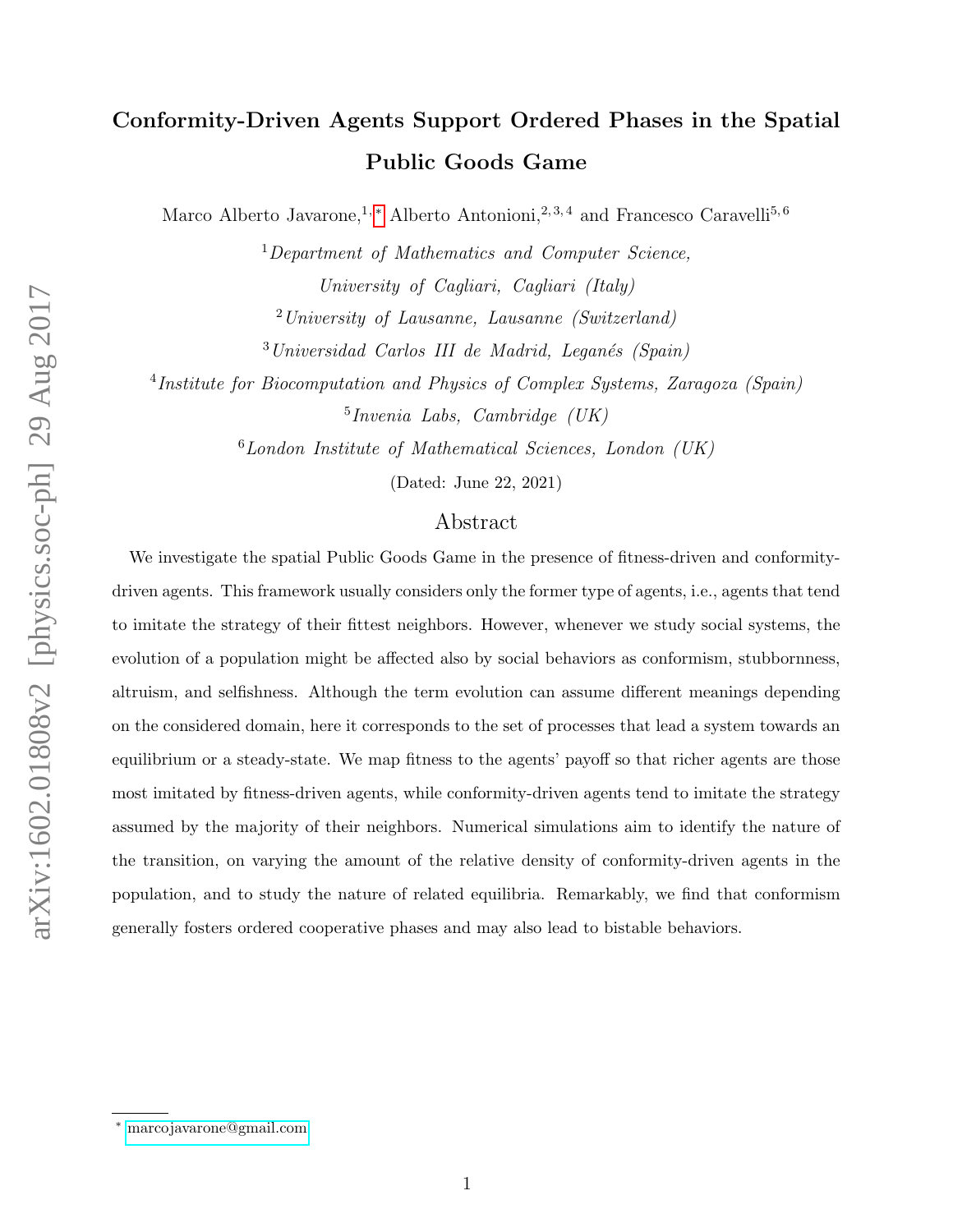In the last two decades, Evolutionary Game Theory [\[1–](#page-10-0)[6\]](#page-10-1) (EGT) has strongly developed into a mature field that, nowadays, represents a vivid and independent research area with a list of applications spanning from biology to social systems [\[1,](#page-10-0) [3,](#page-10-2) [7–](#page-10-3)[11\]](#page-10-4). In particular, EGT constitutes a powerful tool for modelling a myriad of natural phenomena characterized by evolutionary dynamics [\[12\]](#page-10-5) and complex interaction patterns [\[13\]](#page-11-0). The emergence of cooperation [\[14\]](#page-11-1) is one of the central topics in EGT. The Prisoner's Dilemma [\[3\]](#page-10-2) (PD) and its n-person PD, also called Public Goods Game, represent the typical game-theoretical framework in which individual and group interests collide. In fact, in the PD game two players can decide to mutually cooperate for achieving a common goal and, at the same time, are both tempted to exploit their opponent in order to obtain an higher payoff at the expense of the other player. Among other mechanisms [\[15\]](#page-11-2), network reciprocity has been proposed as a fundamental tool to promote cooperation in structured populations of unlabeled and anonymous individuals. Recently, a series of works [\[8,](#page-10-6) [18,](#page-11-3) [19\]](#page-11-4) unveiled that, even when agents' interactions are based upon Nash Equilibria [\[20\]](#page-11-5) in which defection (not cooperation) theoretically dominates cooperative strategies, agent, and even human, populations are able to attain a cooperative equilibrium  $[18, 19, 21-26]$  $[18, 19, 21-26]$  $[18, 19, 21-26]$  $[18, 19, 21-26]$ . In this context, it is interesting to identify behaviors and properties that may lead a population towards cooperation, although defection is risk-less and constitutes, egoistically, the most convenient strategy. For instance, random or purposeful motion [\[16](#page-11-8)[–19,](#page-11-4) [25\]](#page-11-9) and competitiveness [\[24\]](#page-11-10) are able to increase the level of cooperation in the spatial Prisoner's Dilemma. Remarkably, EGT allows also to study the role of peer influences in social dilemmas, as reported in [\[27,](#page-11-11) [28\]](#page-11-12). In [\[27\]](#page-11-11) the authors investigate the role of conformism [\[29\]](#page-11-13) in social dilemmas, by simulating a twospecies population whose agents, embedded in a scale-free network [\[30\]](#page-12-0), play pairwise the PD game with their neighbors; the two species forming the population were payoff-driven agents and conformist agents. Their result shows that conformism can enhance social reciprocity highlighting its beneficial role in the resolution of social dilemmas. In [\[28\]](#page-11-12), the authors report that scale-free networks reduce the amplification of cooperation when an opportune amount of conformists is introduced in the imitation rules. It is worth observing that conformism is one of the most investigated behaviors in the field of sociophysics [\[31,](#page-12-1) [32\]](#page-12-2), i.e, the field attempting to analyze socio-economic systems under the lens of statistical physics [\[31,](#page-12-1) [33\]](#page-12-3). Moreover, conformism has been shown to deeply influence opinion dynamics [\[33–](#page-12-3)[35\]](#page-12-4), and more in general phenomena of social spreading, as well as evolutionary dynamics [\[27,](#page-11-11) [36\]](#page-12-5).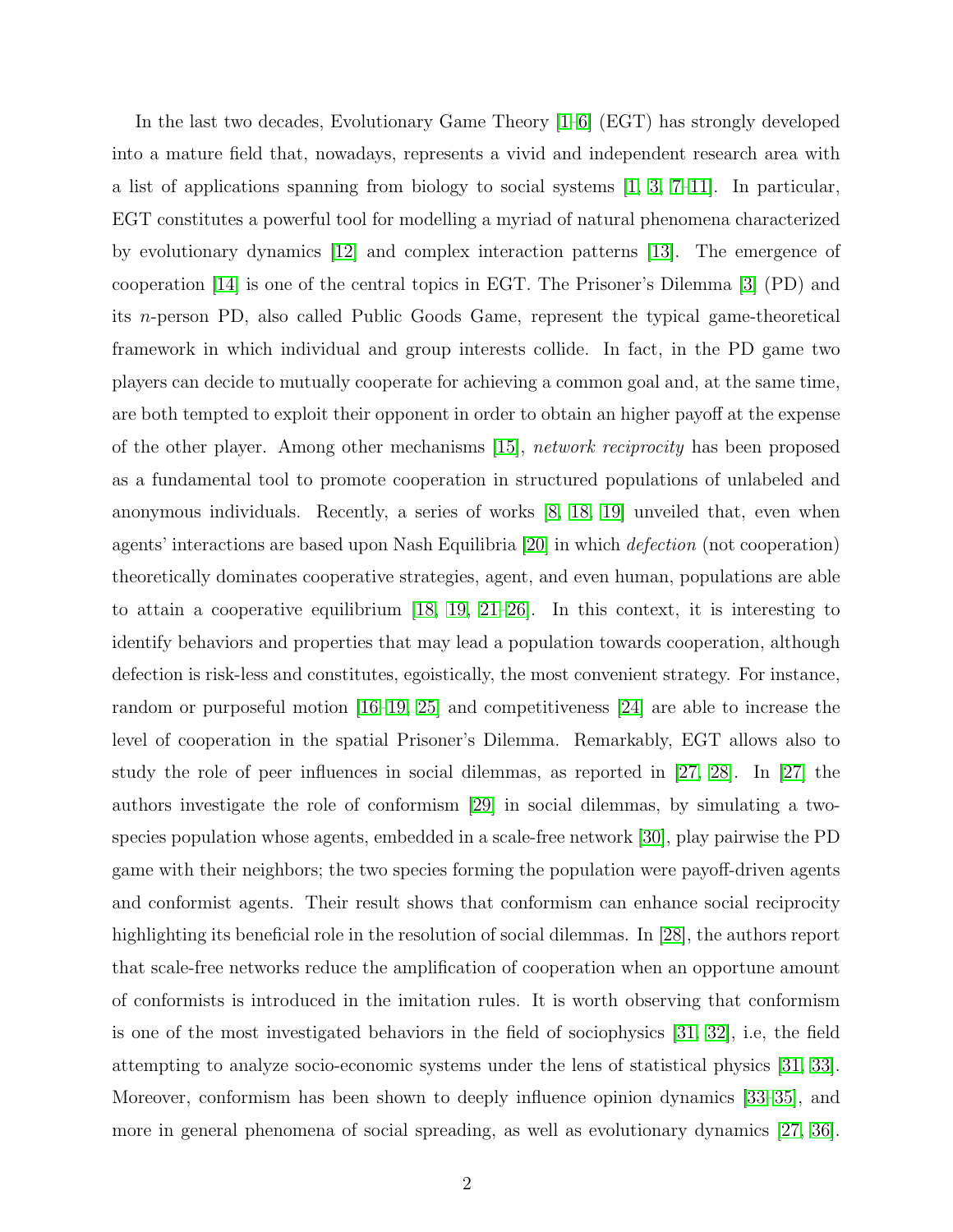For instance, in [\[35,](#page-12-4) [36\]](#page-12-5) the authors show that conformism (and nonconformism) can lead a population towards a disordered phase, i.e., a coexistence of different agents, and towards non-linear dynamics (e.g. bistability).

In the present work, we investigate the spatial Public Goods Game (PGG hereinafter) by considering a population composed of conformity-driven agents and fitness-driven agents. Thus, while the former tend to update their strategy with the most adopted one in their neighborhood, the latter tend to imitate their richest neighbor (i.e., the most fitted). Although the PGG exhibits a theoretically predicted Nash Equilibrium of defection, previous works identified several strategies to support cooperation, spanning from awarding mechanisms (e.g. [\[21\]](#page-11-6)) to optimal game settings. Notably, in [\[21\]](#page-11-6) authors report that the synergy factor, usually indicated as  $r$ , adopted to compute the agents' payoff, can be opportunely tuned in order to support cooperation on bi-dimensional regular lattices. This result is very important as it entails that if the payoff of cooperators reaches, or overtakes, a minimum value, all agents turn their strategy to cooperation. As below, the minimum threshold of the synergy factor depends on the topology of the population (i.e., the way agents are arranged). Therefore, adding a social influence in the PGG implies dealing with two degrees of freedom: the synergy factor  $r$  (whose individual effect is known) and the density of conformist agents  $\rho_c$ . The proposed model is studied by means of numerical simulations and performed by arranging agents that play a spatial PGG on a bi-dimensional regular lattice with periodic boundary conditions.

We now introduce the model studied in this Letter. In general, the PGG considers a population of N agents that can adopt two different strategies: cooperation and defection. At each time step, cooperators provide a unitary contribution to a common pool, whereas defectors do the opposite, i.e., not contribute. Then, the payoff of a cooperator (i.e.,  $\pi^c$ ) and that of a defector (i.e.,  $\pi^d$ ) read

$$
\begin{cases} \pi^c = r \frac{N^c}{G} - c \\ \pi^d = r \frac{N^c}{G} \end{cases} \tag{1}
$$

where  $N^c$  is the number of cooperators among the G agents involved in the game (i.e., the considered agent with its neighbors),  $r$  synergy factor, and  $c$  agents' contribution (we set to 1 for all cooperators, without the loss of generality). As we discuss below, the value of G depends on the topology adopted to arrange the agent population. After all agents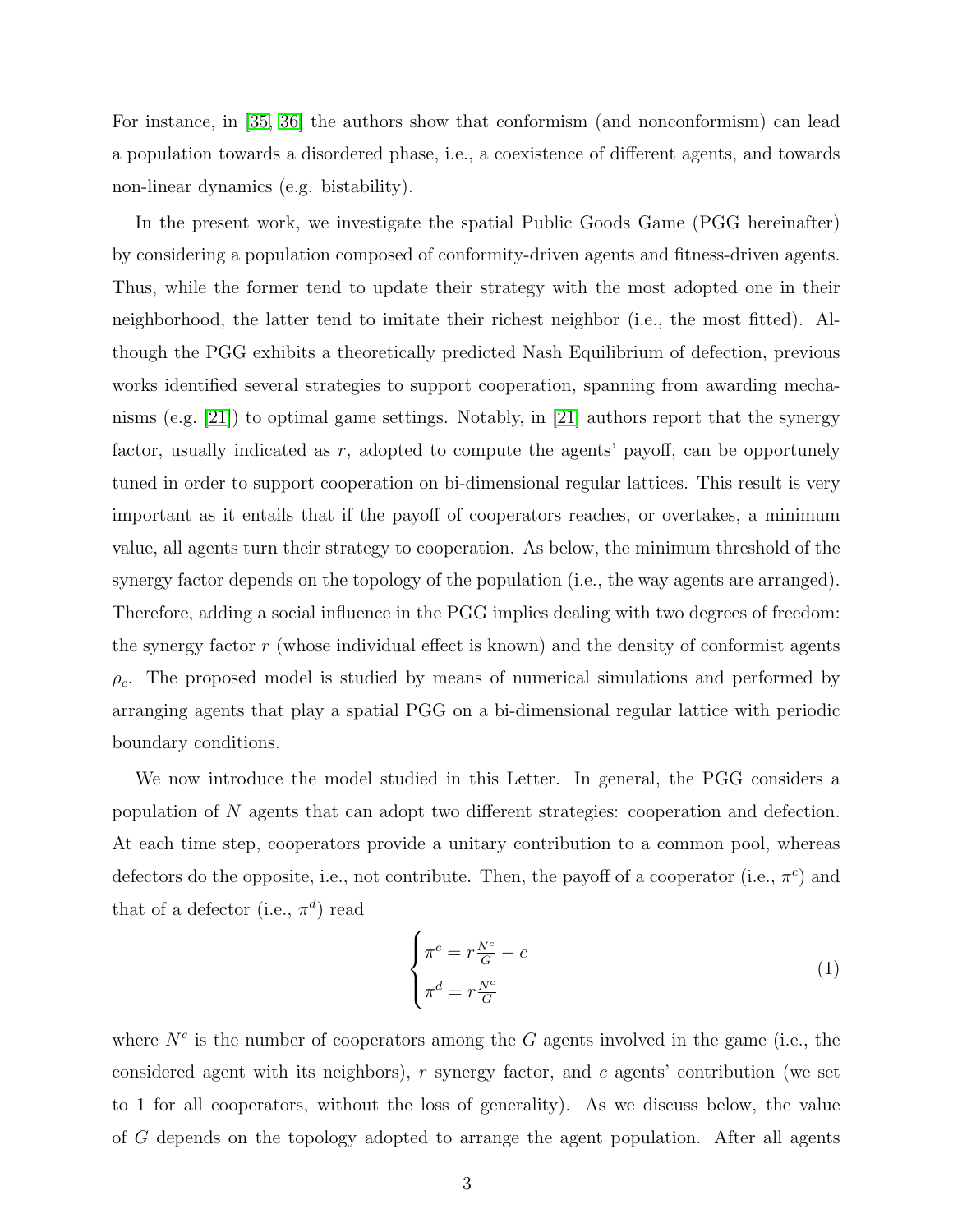

<span id="page-3-0"></span>FIG. 1. (Color online) Cooperation diagram on varying  $\rho_c$  in a population with  $N = 10^4$ . **a**  $\rho_c$  in range  $\in [0.0, 1.0]$ . **b**  $\rho_c$  in range  $\in [0.9, 1.0]$ . Red corresponds to areas of cooperation, while blue to those of defection. Results are averaged over 50 simulation runs and have been computed using  $11 \times 11$  parameter values.

have made a decision and accumulated their corresponding payoff, they undergo a round of strategy revision phase, i.e., they can change their strategy from cooperation to defection, or vice versa. In doing so, the population evolves until it reaches a final equilibrium (or steady-state). The synergy factor plays a key role in this dynamics [\[21\]](#page-11-6), as it promotes cooperation. Notably, it is possible to compute, for a given topology (e.g. square lattice), the minimal value of r, here denoted as  $r_m$ , for which any  $r > r_m$  allows cooperators to survive, or even to dominate. From a statistical physics perspective, in particular referring to the Curie-Weiss model [\[37\]](#page-12-6), we can now identify two different phases (or equilibria) [\[38\]](#page-12-7): a paramagnetic equilibrium in which we observe the coexistence of cooperators and defectors, and a ferromagnetic equilibrium, implying that one species prevails. Typically, the basic dynamics of the PGG let agents change their strategy according to rules based on the payoff [\[4\]](#page-10-7), e.g. agents imitate their richest neighbor, which is our definition of rational thinking [\[39\]](#page-12-8). In our model we aim to investigate the outcomes of the PGG in heterogeneous populations, i.e. composed of fitness-driven agents (FDAs) and conformity-driven agents (CDAs). Specifically, we map the fitness to the agents's payoff, so that the richest one is the fittest one. This assumption is far from general, as the fitness might be related to various factors, but we believe to be anyhow characterizing several realistic economic systems. Thus, in our model, FDAs tend imitate the richest neighbors, while CDAs tend imitate the most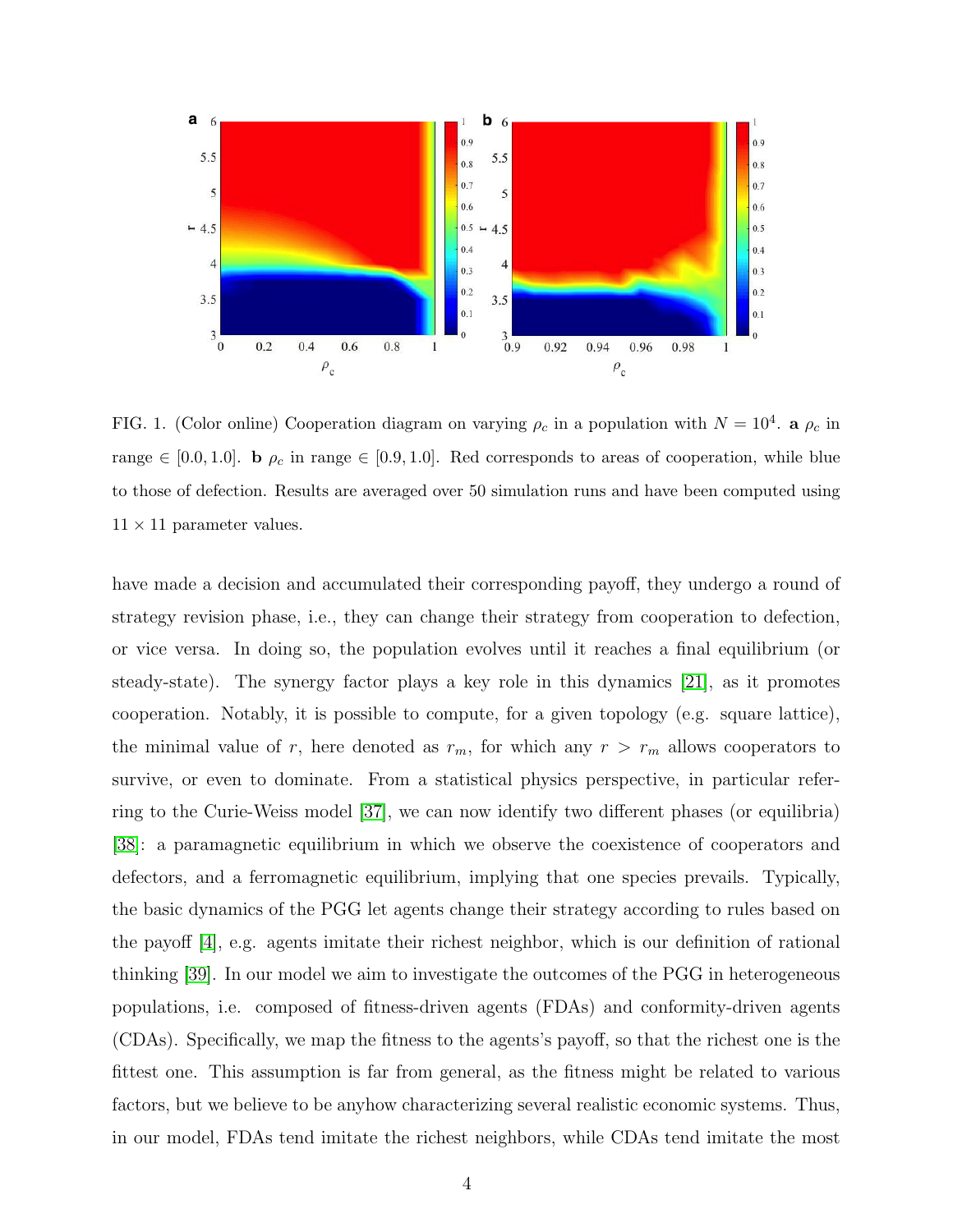adopted strategy. So the imitation process, in particular for CDAs, depends on the local connectivity of the underlying interaction structure (i.e. the adopted topology). As result our population is composed of  $N = N_f + N_c$  agents, with  $N_f$  is the number of FDAs and  $N_c$ that of CDAs. Thus, we can introduce  $\rho_f = N_f/N$  and  $\rho_c = N_c/N$  to identify the density of FDAs and CDAs, respectively. For the sake of clarity, we use the convention in which upper indices refer to the strategy (i.e. cooperation and defection), while lower indices to the agent's nature (i.e. conformity-driven and fitness-driven). Both FDAs and CDAs change strategy by a stochastic rule. In particular, we implement a Fermi rule [\[21\]](#page-11-6) to compute the transition probability between two different strategies for FDAs, so that the y-th agent imitates the x-th one, which reads

$$
W(s^y \leftarrow s^x) = \left(1 + \exp\left[\frac{\pi^y - \pi^x}{K}\right]\right)^{-1}
$$
 (2)

where  $s^x$  and  $s^y$  indicate the strategy of the agents x and y, respectively, meanwhile  $\pi^x$ and  $\pi^y$  indicate their payoff; the constant K parametrizes the uncertainty in adopting a strategy. By using  $K = 0.5$ , we implement a rational and meritocratic approach during the strategy revision phase [\[21\]](#page-11-6). CDAs adopt a simple majority voting [\[31\]](#page-12-1) rule to decide their next strategy: an agent computes the transition probability according to the density of neighbors having the strategy of majority. In doing so, FDAs act rationally, while CDAs follow a social behavior (i.e. conformism). Following the prescription of [\[21\]](#page-11-6), we arrange agents in a bi-dimensional regular lattice of degree 4 with periodic boundary conditions (a torus). Summarizing, our population evolves according to the following steps:

- 1. At  $t = 0$ , set an equal number of cooperators and defectors, and the density of conformists  $\rho_c \in [0,1]$ ;
- 2. select randomly one agent  $x$ , and select randomly one of its neighbors  $y$ ;
- 3. each selected agent plays the PGG with all its five communities, then computes its payoff;
- 4. agent y performs the strategy revision phase according to its nature;
- 5. repeat from (2) until an ordered phase is reached, or up to a limited number of time steps elapsed.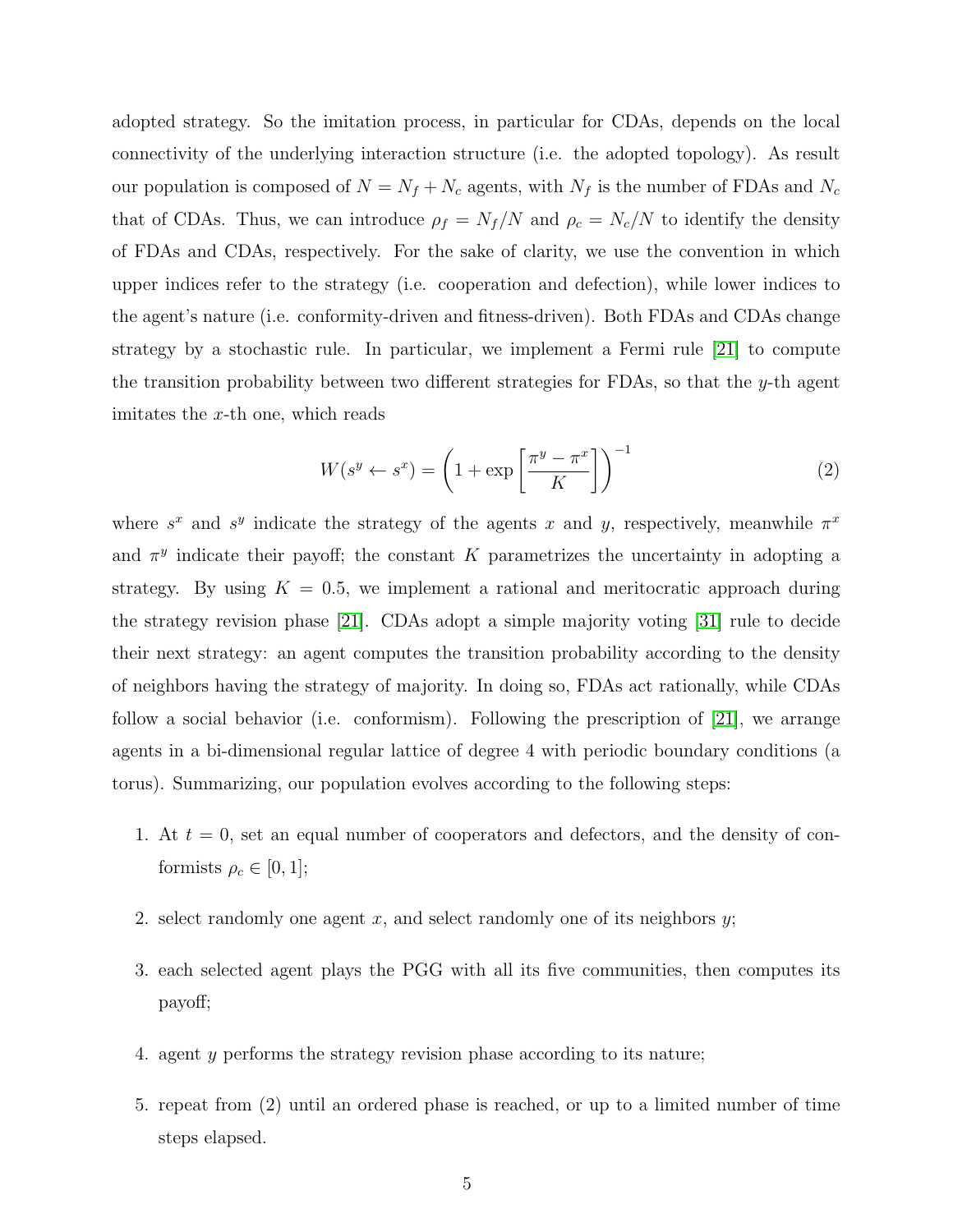

<span id="page-5-0"></span>FIG. 2. (Color online) Variance  $(\sigma_M)$  of the order parameter M as a function of the synergy factor r, for different configurations: **a**  $N = 10^4$ . **b**  $\rho_c = 0.0$ . **c**  $\rho_c = 0.3$ . **d**  $\rho_c = 0.6$ . Since we adopted a logarithmic scale for the y-axis, we highlight that all values equal to  $10^{-5}$  correspond to 0.

We remark that the neighborhood for each agent has always 4 agents. Therefore, one agent plays in 5 different groups at a time, all composed of 5 members. Finally, we remind that agents may change strategy, i.e. from cooperation to defection (and vice versa), but they cannot change their nature (i.e. fitness-driven and conformity-driven). Although in real social systems individuals might change also their behavior (e.g. from CDA to FDA), in this work we aim to analyze the relation between the density of CDAs and the outcomes of the PGG. Therefore, we need to assume agents keep constant their behavior.

We investigate the behavior of the proposed model for different values of  $\rho_c$ , from 0 to 1, and of r. The latter assumes values in the range  $[3, 6]$  since, in this topology, it is known from [\[21\]](#page-11-6) that the two thresholds for different equilibria are  $r_m = 3.74$  and  $r_M = 5.49$  in a FDA population. The threshold  $r_m$  indicates that lower values of r lead the population towards a phase of full defection at equilibrium. For intermediate values of r, i.e.  $r_m \leq r \leq r_M$ , the population reaches a disordered phase, i.e. a mixed phase characterized by the coexistence of both species at equilibrium; eventually, for values of  $r > r_M$  cooperators succeed,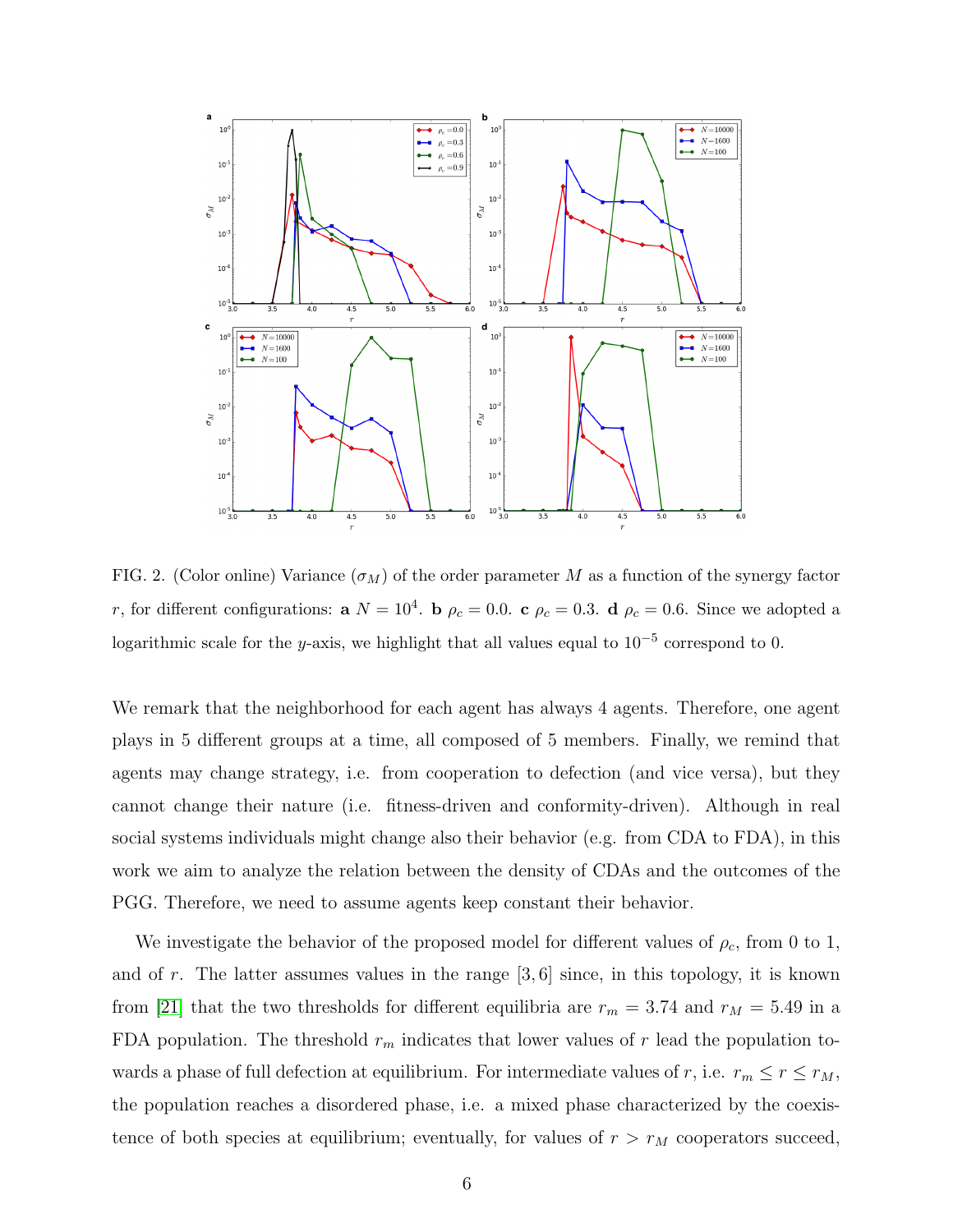i.e. the population reaches an ordered phase of full cooperation. In order to investigate the proposed model, we perform numerical simulations with populations of different size, from  $N = 10^2$  to  $N = 10^4$ . The first analysis is related to the distribution of strategies, at equilibrium, on varying the synergy factor r and the density of conformists  $\rho_c$  — see figure [1.](#page-3-0) It is worth noting that the disordered phase becomes narrower as  $\rho_c$  increases. Notably, we observe that  $r_m$  and  $r_M$  are strongly affected by  $\rho_c$ . At a first glance, as also reported in [\[27\]](#page-11-11), conformism fosters cooperation, as  $r_M$  strongly reduces while increasing  $\rho_c$ . On the other hand, for  $\rho_c = 1$  a bistable behavior is expected as agents change strategy without considering the payoff. In particular, the minimal threshold of synergy factor to avoid cooperators disappear reduces to values smaller than  $r = 3.75$  (computed in [\[21\]](#page-11-6) and confirmed here for  $\rho_c = 0.0$ ) when  $\rho_c$  is greater than 0.85. Moreover, considering the higher threshold  $r_M$ (i.e. that to obtain full cooperation for  $\rho_c = 0.0$ ), we observe that even with low density of conformist agents,  $r_M$  decreases, up to reach a value slightly smaller than 4.0. In the range  $\rho_c \in [0.9, 1.0]$ , a closer look allows to note a richer behavior of our model — see plot **b** of figure [1.](#page-3-0) We notice that defectors succeed only for values of  $r$  smaller than 3.6, while cooperators succeed for values of r greater than 3.78. As result the mixed phase is obtained only in a narrow range between the two listed values (i.e.  $3.6 \le r \le 3.78$ ). For values of  $\rho_c \geq 0.97$  a bistable behavior can be observed: sometimes cooperators succeed, while other times fail (i.e. defectors succeed). Thus, since our results are computed as average values of different simulation runs, the colors represented in both plots of figure [1](#page-3-0) in some cases reflect the probability to find the final population in a given status starting with those initial conditions (i.e. r and  $\rho_c$ ).

In order to characterize the transition at fixed  $\rho_c$ , since we observe qualitatively different phases, we tentatively try to identify the transition lines by studying the behavior of the variance as a function of  $r$ , which as we will see play the role of inverse 'temperature'. Here, the variance  $\sigma_M$  is referred to the magnetization of the system [\[40\]](#page-12-9), which we identify as our order parameter, and given by

$$
M = \frac{1}{N} \sum_{i=1}^{N} s_i
$$
\n
$$
(3)
$$

with  $s_i$  strategy of the *i*-th agent, i.e.  $s = \pm 1$ . Hence, the variance  $\sigma_M$  is computed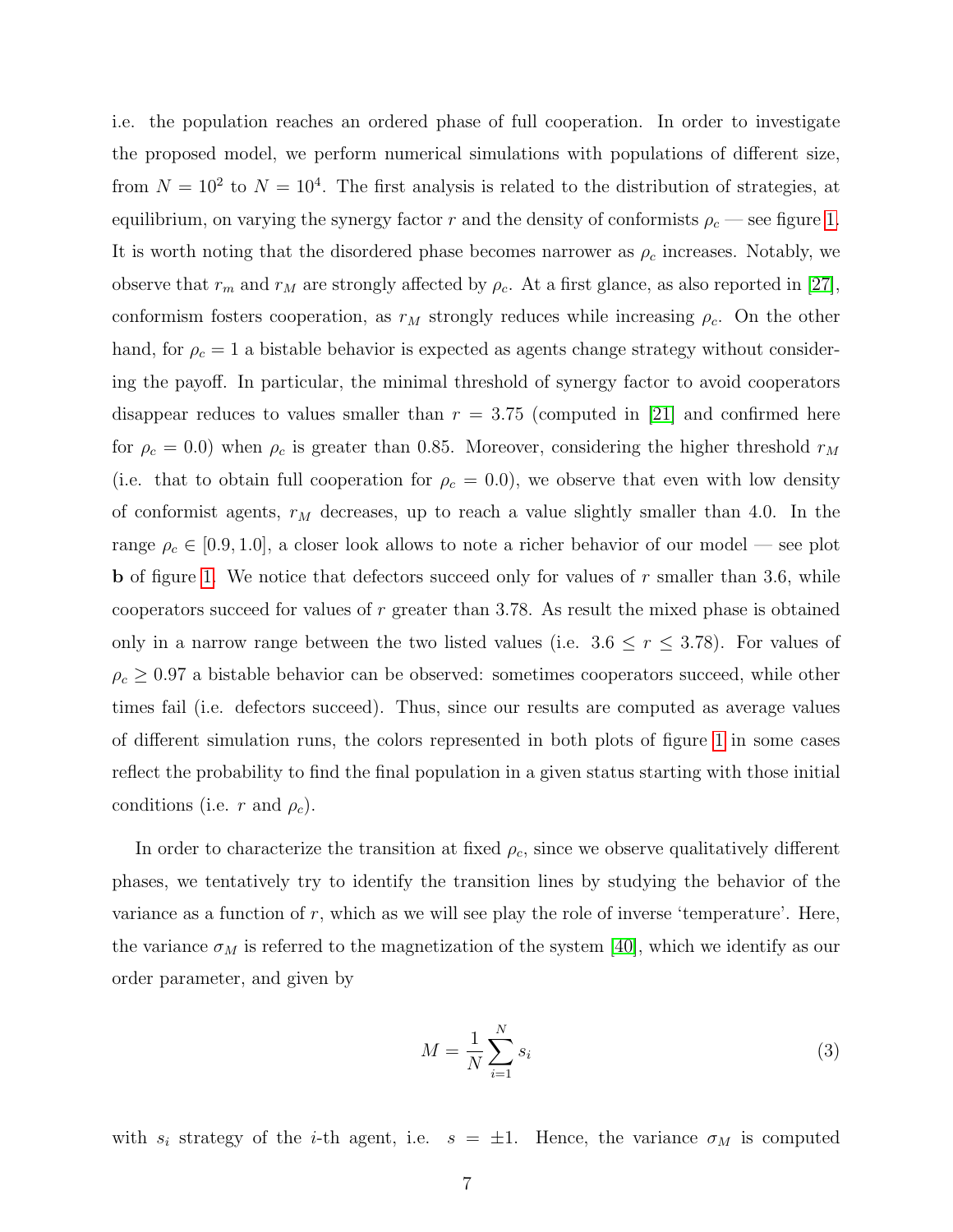

<span id="page-7-0"></span>FIG. 3. (Color online) Probability to succeed as a function of the synergy factor  $r$ , in a population with  $N = 10^4$ , for the two species: cooperators, i.e., red dotted line (Diamonds  $\Diamond$ ), and defectors, i.e., blue dotted line (Circles  $\circ$ ). **a**  $\rho_c = 0.0$ . **b**  $\rho_c = 0.9$ . **c**  $\rho_c = 0.99$ .

numerically, but can be easily identified as the susceptibility of the order parameter  $\chi$ ,

$$
\sigma_M = \frac{1}{Z} \sum_{i=1}^{Z} (M_i - \langle M \rangle)^2 \equiv \chi \tag{4}
$$

with Z number of simulations performed under the same conditions (i.e. fixed r and  $\rho_c$ ) and  $\langle M \rangle$  average magnetization (computed in the same conditions). Plot **a** of figure [2](#page-5-0) (a) shows the variance  $\sigma_M$  for different values of  $\rho_c$ : 0, 0.3, 0.6, 0.9, as a function of the synergy factor r. As expected, we found that for  $\rho_c = 0.0$  the variance is maximum at  $r_m \sim 3.75$ . Plots **b**, **c**, **d** of figure [2](#page-5-0) illustrate how these curves scale as we increase the number of agents for  $\rho_c = 0.0$ ,  $\rho_c = 0.3$  and  $\rho_c = 0.6$ , respectively. We observe that in the case  $\rho_c = 0.6$ , the limit  $N \to \infty$  is critical, i.e. we find that there seem to exist a  $r_{crit}$  for which  $\lim_{N\to\infty}\chi_N \equiv \chi \approx (r - r_{crit})^{-\alpha}$ for some exponent  $\alpha > 0$ . The universality class will be studied elsewhere.

Then, in order to characterize the bistable behavior shown in Figure [1,](#page-3-0) we study the probability for the system of being in the defecting or in the cooperating phase at the end of the simulation, as a function of r (see figure [3\)](#page-7-0) and of  $\rho_c$  (see figure [4\)](#page-8-0). In figure [3](#page-7-0) the two dotted lines refer to the winning probabilities of defectors (i.e., blue) and of cooperators (i.e., red). Therefore, for  $\rho_c = 0.0$ , the two curves are zero in the intermediate range of r, i.e.,  $3.75 \le r \le r_M$ , as none is expected to completely succeed. Remarkably, increasing  $\rho_c$  we found a decreasing paramagnetic range of r, disappearing for values  $\rho_c \geq 0.8$ . As shown in plots **b** and **c** of figure [3,](#page-7-0) at least one curve is always greater than zero. Although we are dealing with success probabilities, it is worth noting that the summation of values taken by the two curves has to be  $\leq 1$ , thus even zero as it means that none succeeds once the disordered phase is reached. Moreover, figure [3](#page-7-0) allows to observe the emergence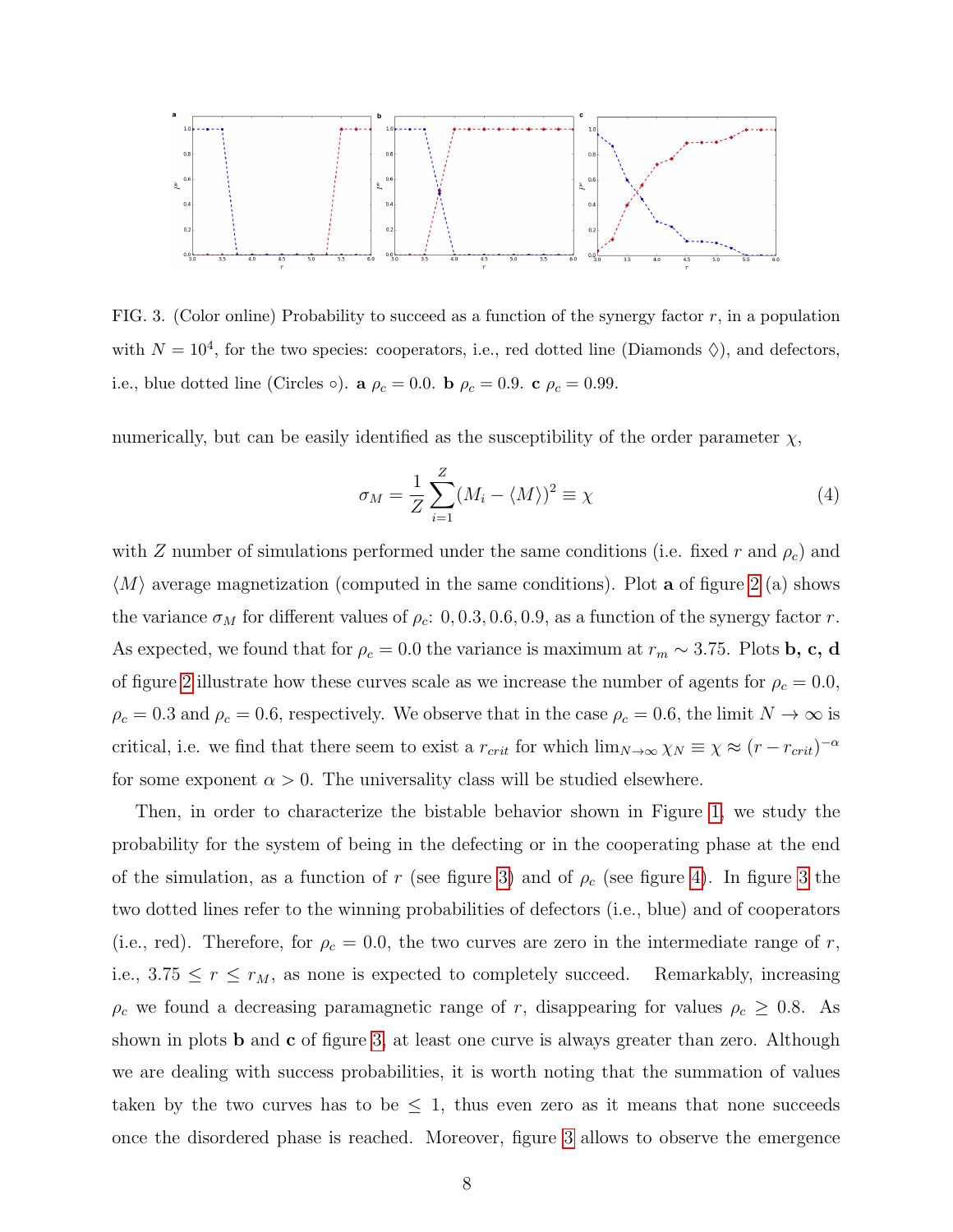

<span id="page-8-0"></span>FIG. 4. (Color online) Probability to succeed as a function of the density of conformists  $\rho_c$ , in a population with  $N = 10^4$ , for the two species: cooperators, i.e., red dotted line (Diamonds  $\Diamond$ ), and defectors, i.e., blue dotted line (Circles  $\circ$ ). a  $r = 3.75$ . b  $r = 4.0$ . c  $r = 5.25$ .

of a bistable behavior, e.g. for  $\rho_c = 0.9$  at  $r = 3.75$  we have both curves having the same  $P^w$ , i.e., about 50% of cases defectors prevail, while in the remaining cases cooperators succeed. Figure [4](#page-8-0) aims to characterize the same bistable behavior on varying  $\rho_c$  and keeping fixed r. Plot **a** of Figure [4](#page-8-0) refers to  $r = 3.75$  and it lets emerge an interesting result: in the range  $0.2 \le \rho_c \le 0.7$  defectors prevail. This indicates that in this region conformism promotes defection, being 0 the expected value of  $P<sup>w</sup>$  for both species. Moreover, the bistable behavior emerges as  $\rho_c \geq 0.8$ . Plot **b** of figure [4](#page-8-0) refers to  $r = 4.0$  and shows that the upper bound of the paramagnetic phase (i.e.,  $r_M$ ) is reduced to 4.0 as  $\rho_c \geq 0.8$ . Then, a bistable behavior emerges for  $\rho_c \geq 0.92$ . Eventually, in plot **c** of figure [4](#page-8-0) referred to  $r = 5.25$ , we see that even for lower values of  $\rho_c$  cooperators succeed, and the bistable behavior emerges for  $\rho_c \geq 0.93$ . In the light of these results, we can state that when r is close to the lower bound of the paramagnetic phase, i.e.,  $r_m$ , conformism supports defection until the emergence of a bistable behavior. While, for higher values of r, conformism supports cooperation, and only for high values of  $\rho_c$  the system becomes bistable.

Finally, we construct an approximate phase diagram of our system — see figure [5.](#page-9-0) In the top part we have the domination of cooperation (i.e., red), and in the lower one that of defection (i.e., blue). Along the line separating the two parts above identified (at fixed r), we find an important point indicated as  $\rho^*$  below described. In an area of the left diagram between defection and cooperation, for  $\rho_c < \rho^*$  and  $r_m < r < r_M(\rho_c)$ , defectors and cooperators coexist, with the prevalence of the former. In this region, it is possible to change the parameters to reach smoothly the cooperation region. For  $\rho_c > \rho^*$  we have the coexistence of cooperation and defection on the transition line  $r = r_m$ , due to the fact that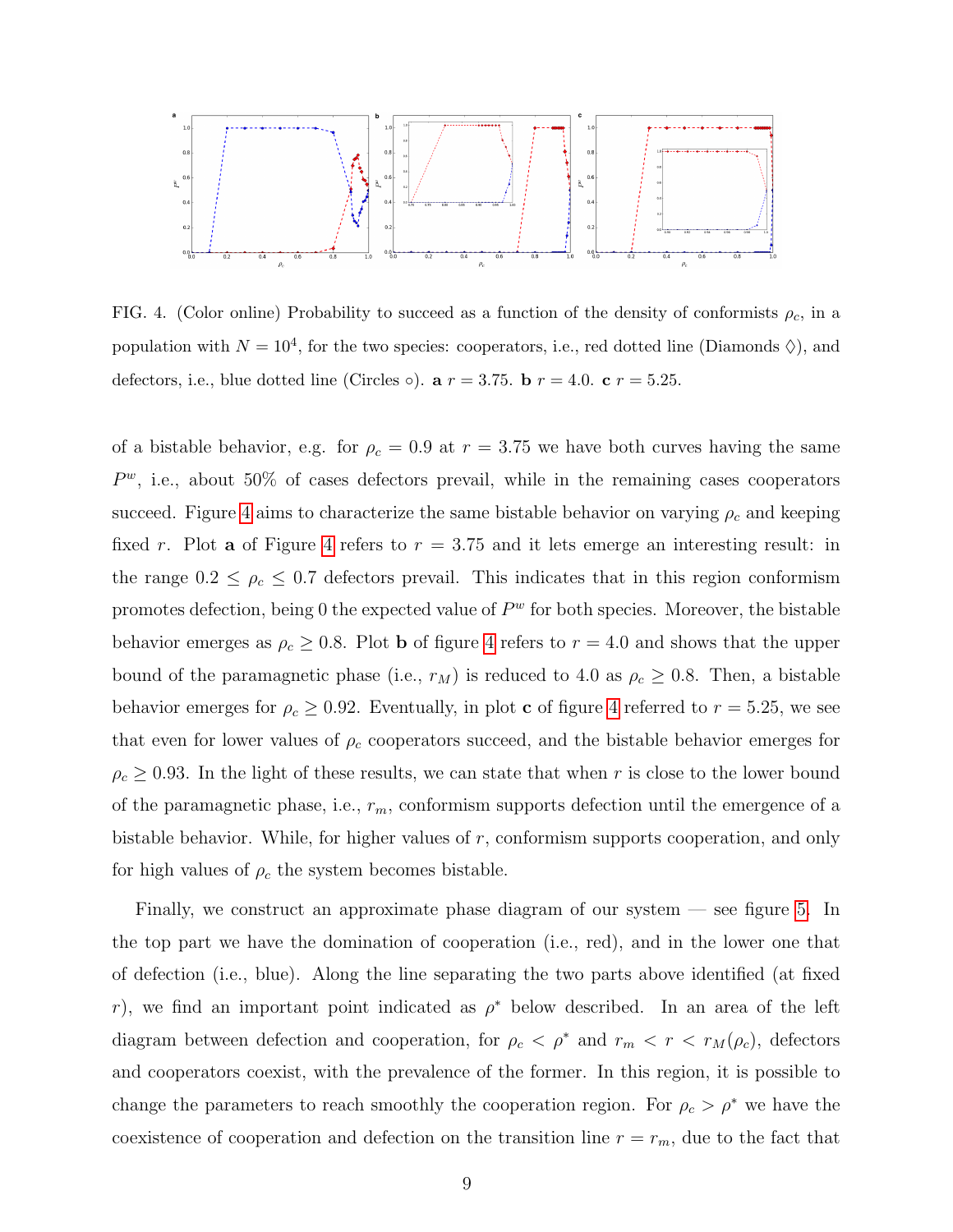

<span id="page-9-0"></span>FIG. 5. (Color online) For  $r_m < r < r_M$  and  $\rho_c < \rho^*$ , we observe a phase where defection and cooperation coexist, represented in the dashed white line, where the variance is continuous. For  $\rho_c > \rho^*$ , the transition from defection to cooperation is sharper at  $r_c$ . This picture gives the idea of the existence of a triple point at  $r = r_m$ ,  $\rho_c = \rho^*$  where three different behaviors coexist.

 $r_M$  approaches  $r_m$  as an increasing function of  $\rho_c$ . The point in which  $r_M = r_m$  is a triple point.

Summarizing, we studied the spatial PGG in the presence of social influences. In particular, we considered two different kinds of agents: conformity-driven agents (CDAs) and fitness-driven agents (FDAs). The former are those that tend imitate the strategy of majority, while the latter are those that tend to imitate the richest players. In both cases, CDAs and FDAs update their strategy by considering only their neighborhood. Previous studies [\[27,](#page-11-11) [28,](#page-11-12) [36\]](#page-12-5) reported that social influences strongly affect evolutionary games. The proposed model is different from those implemented in previous investigations (e.g. [\[27,](#page-11-11) [36\]](#page-12-5)), results are similar and, on a quality level, further extends their findings. Here, we highlight the prominent role of conformism in the spatial PGG: it seems that this social influence may lead the population towards different phases and behaviors, as full cooperation and bistable equilibria. In particular, conformism promotes the population to reach an ordered phase, even when a disordered one is expected. For intermediate densities of conformists (e.g. 0.5), the final equilibrium is that closer to that one would expect considering only FDAs, at a given  $r$ . Therefore, our investigations suggest that conformism drives the system towards ordered states, with a prevalence for cooperative equilibria. Eventually, we focused on the identification of an order-disorder transition [\[38,](#page-12-7) [41](#page-12-10)[–43\]](#page-12-11) that characterizes the behavior of our population on varying the degrees of freedom. To conclude, we found that the spatial PGG under social influences has a very rich behavior, characterized by different final states.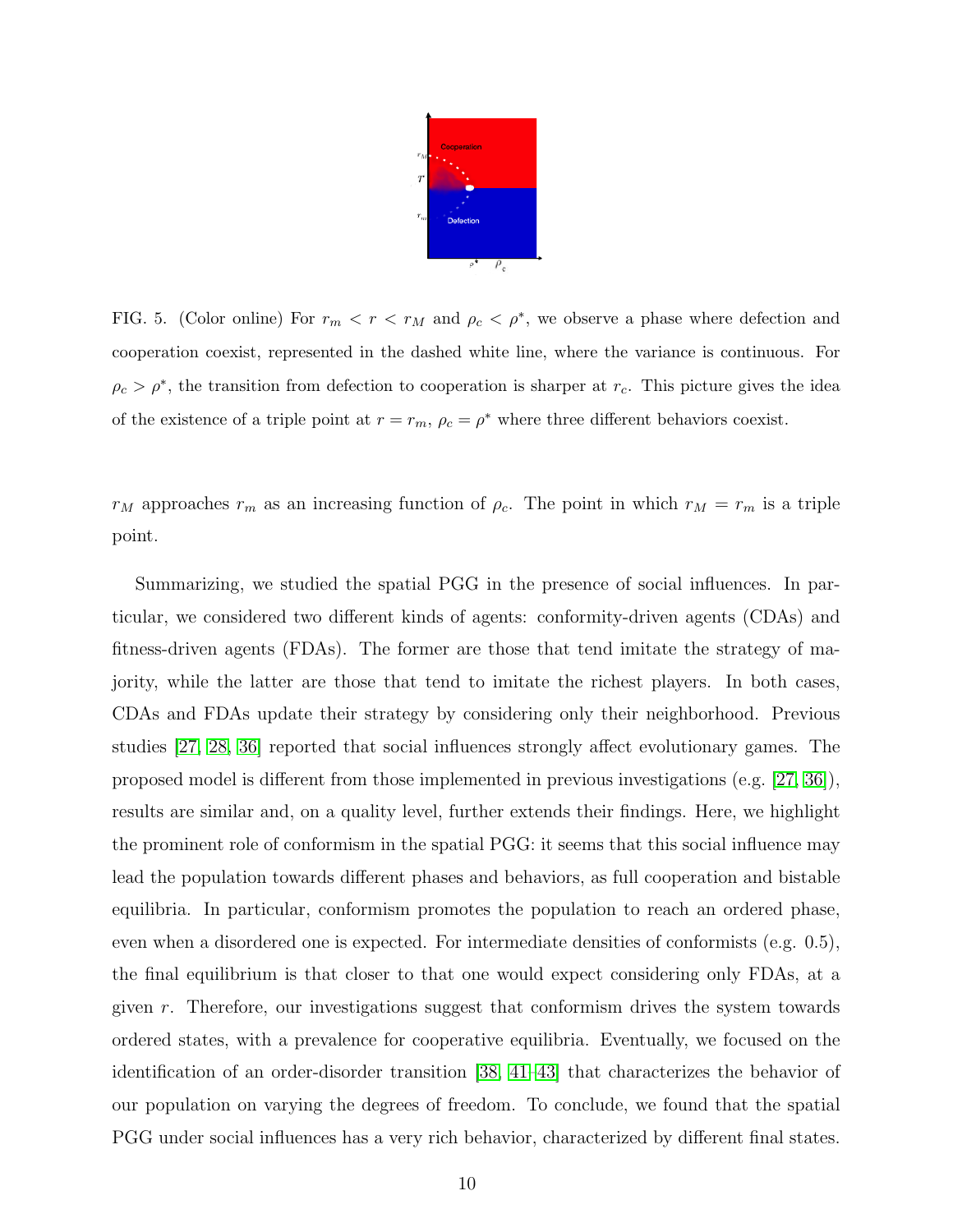## ACKNOWLEDGEMENTS

A.A. gratefully acknowledges financial support by the Swiss National Science Foundation (P2LAP1-161864). F.C. acknowledges support from Invenia Labs.

- <span id="page-10-0"></span>[1] PERC, M., GRIGOLINI, P.: Collective behavior and evolutionary games An introduction. Chaos, Solitons & Fractals 56 (2013) 1-5
- [2] NOWAK, M.A. and MAY, R.M.: Evolutionary games and spatial chaos. Nature 359 (1992) 826–829
- <span id="page-10-2"></span>[3] NOWAK, M.A.: Evolutionary Dynamics: Exploring the Equations of Life. Harvard University Press (2006)
- <span id="page-10-7"></span>[4] TOMASSINI, M.: Introduction to evolutionary game theory. Proc. Conf. on Genetic and evolutionary computation companion (2014)
- [5] PERC, M. et al.,: Evolutionary dynamics of group interactions on structured populations: a review. J. R. Soc. Interface 10-80 (2013) 20120997
- <span id="page-10-1"></span>[6] SZOLNOKI, A., PERC, M.: Collective influence in evolutionary social dilemmas. EPL 113-5 (2016) 58004
- <span id="page-10-3"></span>[7] FU, F., et al.,: Imitation dynamics of vaccination behaviour on social networks. Proc. R. Soc. B 278 (2011) 42–49
- <span id="page-10-6"></span>[8] PERC, M., SZOLNOKI, A.: Social diversity and promotion of cooperation in the spatial prisoner's dilemma. Phys. Rev. E 77 (2008) 011904
- [9] FRIEDMAN, D.: On economic applications of evolutionary game theory. J. of Evol. Econ. 8-1 (1998) 15–43
- [10] SCHUSTER, S. et al.,: Combining metabolic pathway analysis with evolutionary game theory. Explaining the occurrence of low-yield pathways by an analytic optimization approach. BioSystems 105 (2011) 147–153
- <span id="page-10-4"></span>[11] FREY, E.: Evolutionary game theory: theoretical concepts and applications to microbial communities. Physica A 389 (2010) 4265-4298
- <span id="page-10-5"></span>[12] HOFBAUER, J., SIGMUND, K.: The theory of evolution and dynamical systems. Cambridge University Press (1988)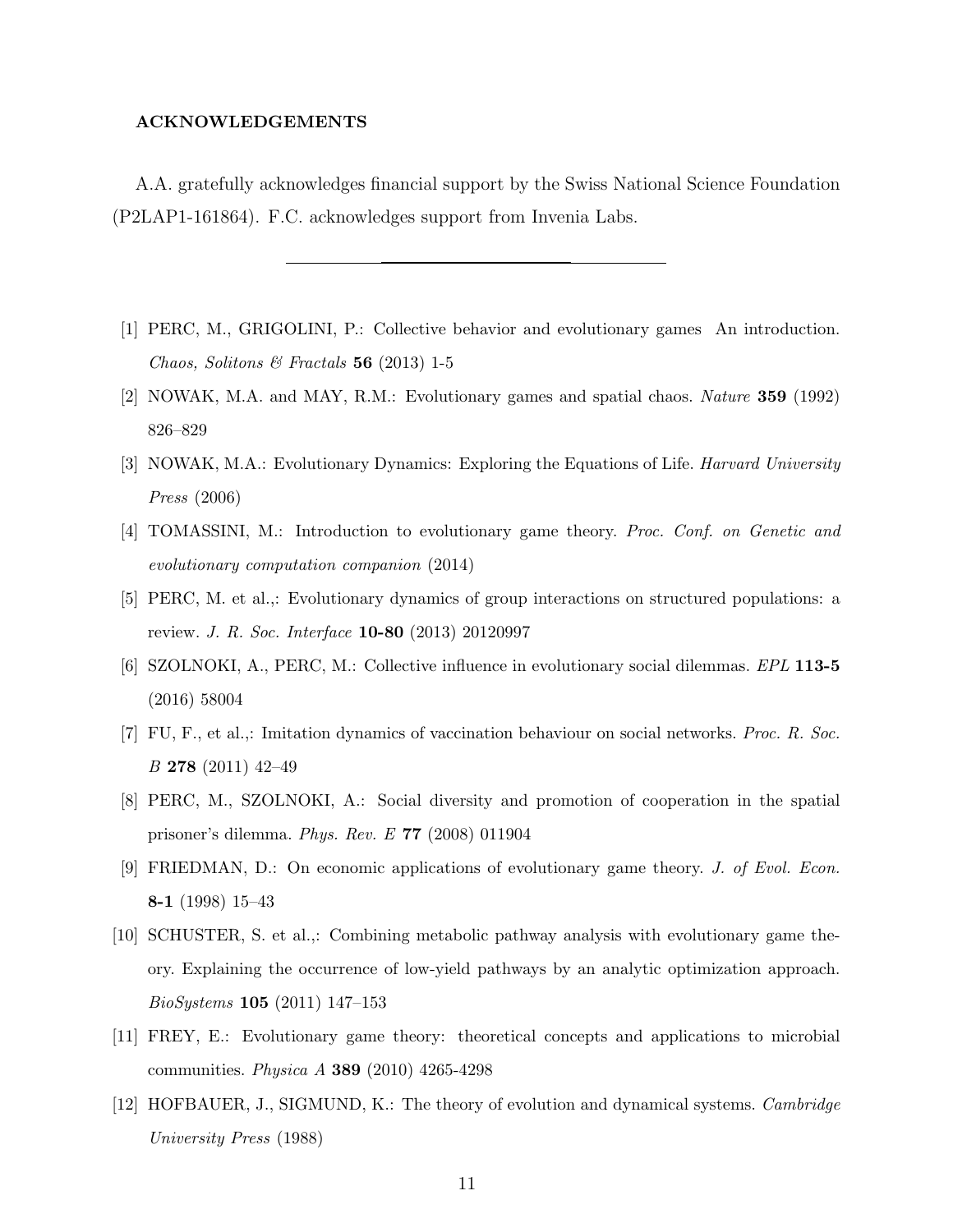- <span id="page-11-0"></span>[13] SAYAMA, H.: Introduction to the modeling and analysis of complex systems. Open SUNY Textbooks (2015)
- <span id="page-11-2"></span><span id="page-11-1"></span>[14] AXELROD, R.: The Evolution of Cooperation. Basic Books (1984)
- <span id="page-11-8"></span>[15] NOWAK, M.A.: Five rules for the evolution of cooperation. Science 314 (2006) 1560–1563
- [16] AKTIPIS, C.A.: Know when to walk away: contingent movement and the evolution of cooperation *J. Theor. Biol.* **231** (2004) 249
- [17] VAINSTEIN, M.H. et al.,: Does mobility decrease cooperation? J. Theor. Biol. 244 (2007) 722–728
- <span id="page-11-3"></span>[18] MELONI, S. et al.,: Effects of mobility in a population of prisoner's dilemma players. Phys. Rev. E 79-6 (2009) 067101
- <span id="page-11-4"></span>[19] ANTONIONI, A. et al., : Random Diffusion and Cooperation in Continuous Two-Dimensional Space. J. Theor. Biol. (2014) 344
- <span id="page-11-6"></span><span id="page-11-5"></span>[20] COLMAN, A.M.: Game Theory and Its Applications Digital Printing, 2008.
- [21] SZOLNOKI, and PERC, M.: Reward and cooperation in the spatial Public Goods Game. EPL 92 (2010) 38003
- [22] TOMASSINI, M., ANTONIONI, A.: Lévy flights and cooperation among mobile individuals. J. Theor. Biol. 364 (2015) 154–161
- [23] ANTONIONI, A. et al., : Short-Range Mobility and the Evolution of Cooperation: An Experimental Study. Sci. Rep. 5 (2015)
- <span id="page-11-10"></span>[24] JAVARONE, M.A., ATZENI, A.E. : The role of competitiveness in the Prisoner's Dilemma. Computational Social Networks 2 (2015)
- <span id="page-11-9"></span>[25] JAVARONE, M.A.: Statistical Physics of the Spatial Prisoner's Dilemma with Memory-Aware Agents. EPJ-B 89 (2016)
- <span id="page-11-7"></span>[26] ANTONIONI, A. et al.,: Know Thy Neighbor: Costly Information Can Hurt Cooperation in Dynamic Networks. PLoS ONE 9 (2014) 110788
- <span id="page-11-11"></span>[27] SZOLNOKI, A., PERC, M.: Conformity enhances network reciprocity in evolutionary social dilemmas. J. R. Soc. Interface 12 (2015) 20141299
- <span id="page-11-12"></span>[28] PENA, J. et al., : Conformity hinders the evolution of cooperation on scale-free networks. Phys Rev E 80 (2009) 016110
- <span id="page-11-13"></span>[29] ARONSON, E., WILSON, T.D. and AKERT, R.M.: Social Psychology. Pearson Ed, (2006)